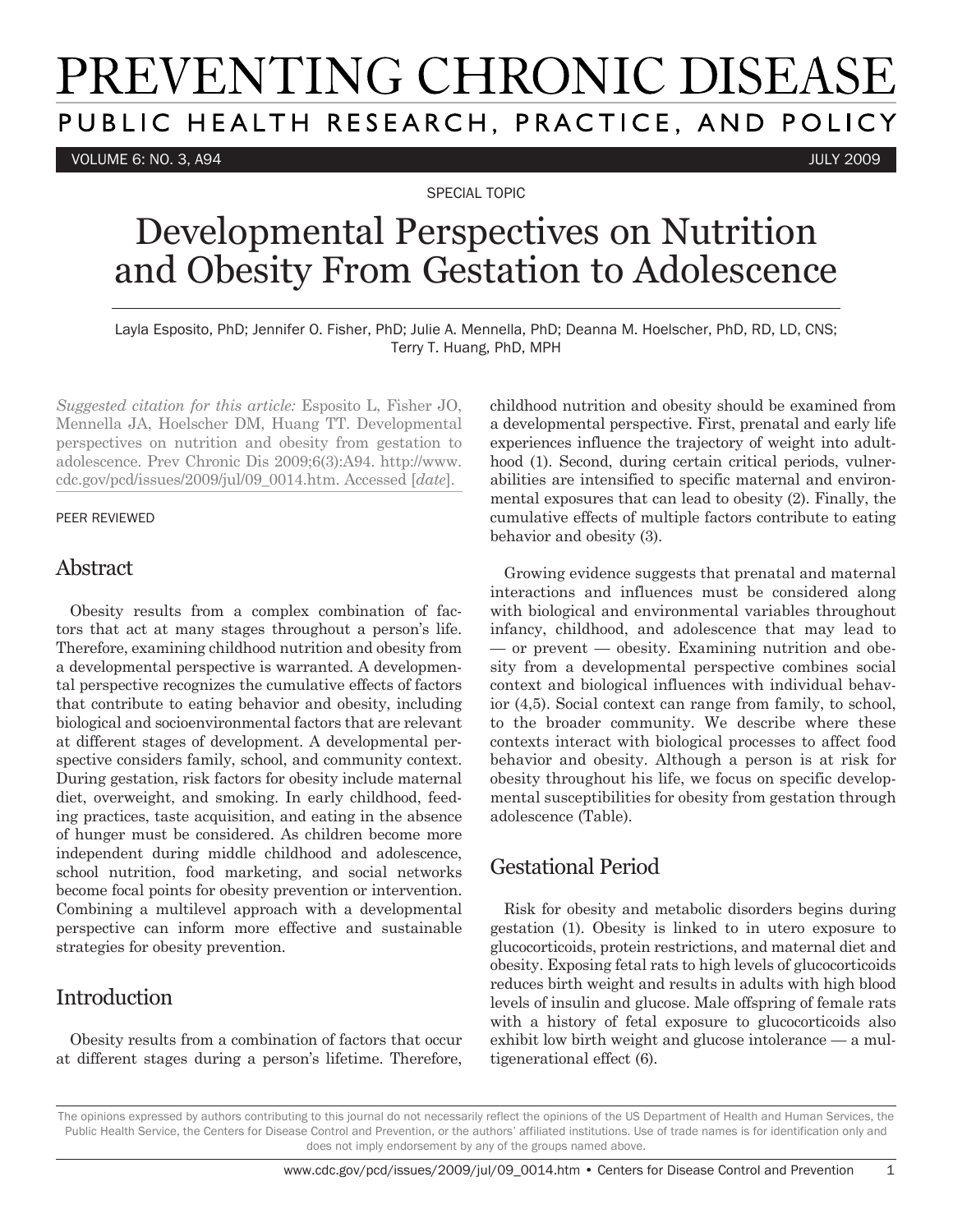Feeding low-protein diets to pregnant rats produces a broad spectrum of disorders in their offspring (7): hypertension and vascular defects (8,9), altered fetal pancreatic development and structure (10), altered glucose tolerance (11), altered liver structure and function (12), altered gene expression (13), and possibly type 2 diabetes mellitus (10). In humans, low protein intake by women in late pregnancy has been associated with low birth weight, a marker of risk for obesity and other metabolic disorders later in life (14).

A maternal diet high in fat also causes long-term harm to the offspring. Female rat pups born to and suckled by fat-fed mothers have high blood pressure, even after being placed on a balanced diet after weaning. The offspring are hypertensive, show vascular changes, and have high blood insulin levels. Such changes in early life are likely to lead to metabolic syndrome in adult animals (15).

Many studies have indicated a link between smoking during pregnancy and the offspring's subsequent obesity, but the underlying mechanism has not been established. Children born to women who smoke during pregnancy typically weigh less at birth, and they often have a catchup period during their first year, although studies have not consistently found a link between catch-up growth and greater childhood body mass index (BMI). Other hypotheses postulate mechanisms such as poor placental blood supply because of nicotine-induced vasoconstriction, poor maternal nutrition, and fetal exposure to carbon monoxide. Whatever the mechanism, the relationship between smoking during pregnancy and children's overweight is well documented (16,17)

In 1 study, for example, babies born to mothers who smoked during pregnancy weighed less than did babies born to nonsmokers (18). However, as they reached adolescence (age 11 years for girls, 16 for boys), children exposed to tobacco in utero had a significantly greater risk of being in the highest 10% of BMI for their age group. This tendency continued to strengthen with age (participants were followed through age 33) and could not be explained by other factors in their childhood, adolescence, or adulthood (18).

A recent 27-year study of children whose mothers smoked during pregnancy found larger annual changes in cholesterol levels; high-density lipoprotein cholesterol levels decreased and low-density lipoprotein cholesterol levels increased more than in children not exposed to tobacco in utero. This was the first study to suggest that smoking during pregnancy is linked to adverse changes in the lipoprotein levels of children (19). In an analysis of questionnaire data from 8,765 children aged 5 to 7 years, smoking after pregnancy was not associated with childhood obesity but intrauterine exposure was (20). Another study found that smoking during the 12 months before birth of a child was associated with adolescent overweight (21).

Studies have found a significant association between maternal prepregnancy overweight or obesity and overweight in children. This association indicates that overweight mothers are more likely to have overweight children, and these odds increase with the age of the child. For children aged 24 to 47 months, only maternal prepregnancy obesity had a significant effect; for children aged 48 to 71 months, either maternal prepregnancy overweight or obesity increased risk; and in children aged 72 to 95 months, maternal overweight or obesity imparted an even higher risk  $(21,22)$ . Breast-feeding reduced the likelihood of early adolescent overweight in children whose mothers' prepregnancy BMI was 25 or higher, although the effect of breast-feeding was not significant in children of healthy-weight mothers  $(21,22)$ . Thus, both prenatal and maternal variables can increase the risk of obesity in even the youngest children, long before social factors have an influence. Obesity prevention efforts at this stage of development have typically focused on encouraging healthy prenatal nutrition and breast-feeding; however, interventions to reduce maternal obesity during pregnancy have been limited.

## Infancy and Early Childhood

#### Taste acquisition and preference

The biological substrate that underlies the taste and rewarding properties of foods is relevant because the best predictor of food preference is whether a child likes the taste (23). Whether a food tastes good or bad and the pleasure of eating is a complex process mediated by chemical senses in the periphery and multiple brain substrates, which are remarkably well conserved phylogenetically (24).

The degree to which taste and smell are agreeable is determined by innate factors (25), learning and experience, and the interactions among these. From an evolutionary

The opinions expressed by authors contributing to this journal do not necessarily reflect the opinions of the US Department of Health and Human Services, the Public Health Service, the Centers for Disease Control and Prevention, or the authors' affiliated institutions. Use of trade names is for identification only and does not imply endorsement by any of the groups named above.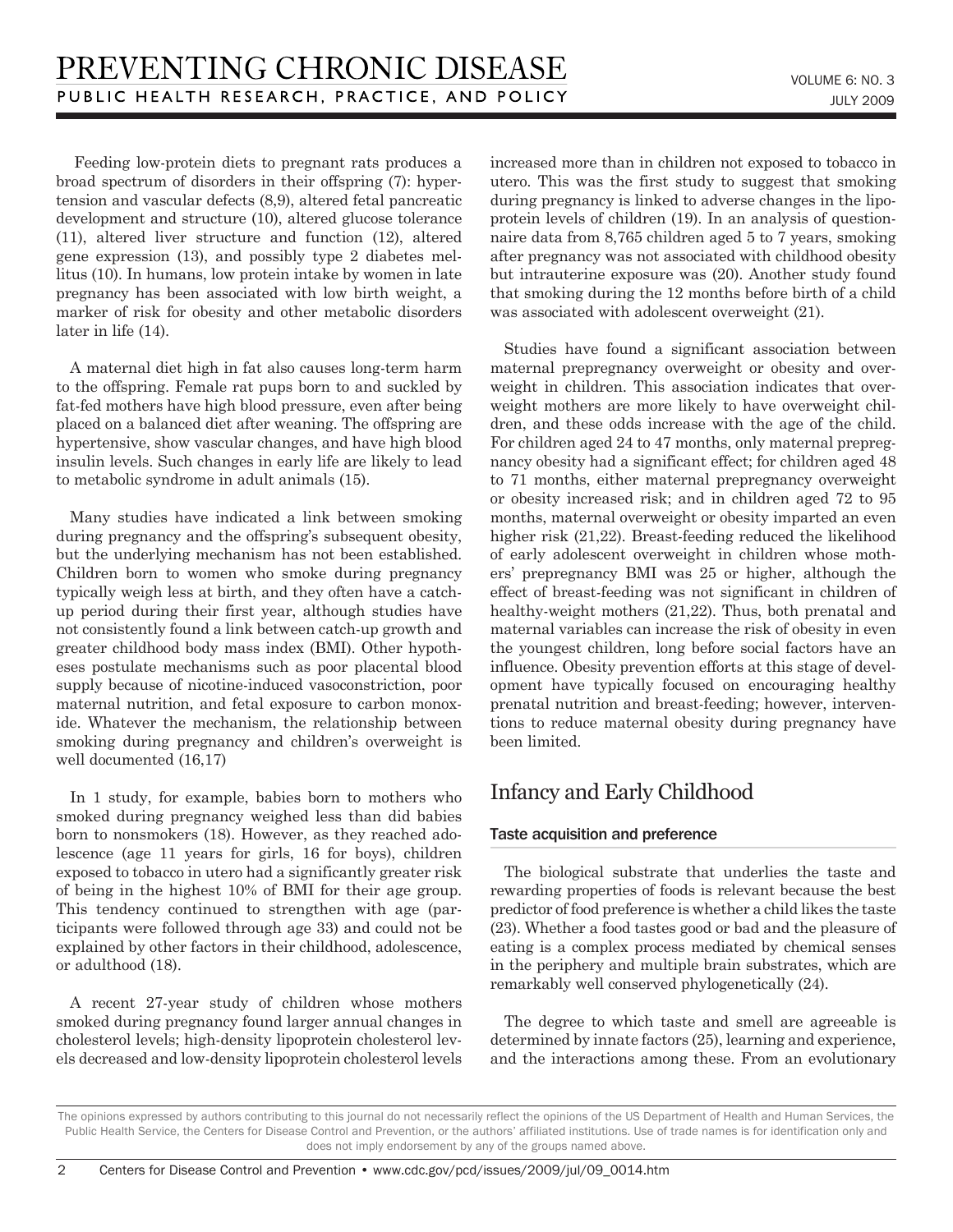perspective, these senses, which are well developed at birth, function as gatekeepers throughout life (26). The small number of taste qualities may have evolved because of the functional importance of the primary stimuli (eg, sugars, sodium chloride, bitter toxins) in nutrient selection, especially in children. The heightened preference for sweet taste, which is evident within hours after birth and persists until adolescence (27,28) most likely evolved because sweet-tasting foods are high in energy. Children's heightened preference for salty tastes (29) attracts them to necessary minerals, and rejecting bitter-tasting substances protects them from poisons because most poisonous compounds taste bitter (30). However, although bitter tastes are innately disliked, with repeated exposure, infants can come to like certain foods that are bitter, particularly some vegetables (31-34).

The 2002 Feeding Infants and Toddlers Study, designed to update knowledge on the feeding patterns of the youngest Americans, found that even before their second birthday, many American toddlers develop the unhealthy eating habits of adults (35). Although toddlers were more likely to eat fruits than vegetables, 1 in 4 did not eat any vegetables on a given day. Instead, like older children, they were more likely to eat fatty foods such as french fries, salty snacks, and sweet beverages and less likely to eat bitter-tasting vegetables (36,37). None of the top 5 vegetables eaten by toddlers was a dark green vegetable.

Our knowledge is growing of how, beginning very early in life, early sensory experience can shape and modify flavor and food preferences. For example, fetuses exposed to flavors, usually detected by the sense of smell, in amniotic fluid and infants exposed to flavors in breast milk (both of which reflect flavors of the mother's diet) (38) learn to like those flavors as they make the transition to eating adult foods (39). The foods that women eat when they are pregnant and nursing are precisely the ones that their infants should prefer because the mothers' eating them teaches the child that these foods are available, safe, and nutritious. At this time, however, how the protective factor of breast-feeding interacts with transmitting flavor preference for energy-dense foods in overweight mothers is unclear.

These sensory and biological considerations shed light on why lifestyle changes are difficult for young children to make. We cannot easily change the basic ingrained biology of liking sweets and avoiding bitterness — preferring candy to spinach. What we can do is modulate children's flavor preferences by providing early exposure, starting in utero and early infancy, to a variety of healthy flavors. The first emotional attachment to flavors should be exploited to try to reduce the prevalence of obesity in future generations. For this reason, preventive interventions may be most effective during pregnancy and postpartum, when women are highly motivated to change for the benefit of their children. Pregnant and lactating women should widen their food choices to include as many flavorful and healthy foods as possible. These experiences, combined with repeated exposure to nutritious foods and flavor variety (31-34), should make children more likely to choose a healthy diet.

#### Eating in the absence of hunger

Infants (40,41) and young children (42,43) can adjust their food intake in response to changes in the caloric content of their diet, and biological sensations involving appetite probably underlie this ability. This ability has been documented at meals (42,43) and during the course of a day (44). The complex interaction of nature and nurture in the regulation of appetite (45) is exemplified by a behavior known as eating in the absence of hunger (EAH), a behavioral marker of impaired satiety (46-49). Children ranging in age from 3 (50) to 19 years (51) have been observed in laboratory settings to eat large amounts of palatable food in the absence of hunger, after a meal. The amount of energy consumed in the absence of hunger is variable and related to child weight. EAH is seen more often in children who are overweight (39,47,49,52) and in children with higher 1-year weight gains (53). This behavior is analogous to external (53) or disinhibited (54) eating behavior in adults.

Genes influence many aspects of eating behavior, including taste sensitivity (55), food preference (56), intake of specific foods (57), meal patterns (58), energy density (59), macronutrient intake (60,61), and meal (61-63) and daily energy intake (61). Behaviors such as EAH may also be heritable (64), although evidence is limited. Genetic influences on EAH (49,65) and other eating behaviors such as emotional eating (66) are supported by findings that the behavior is more common when 1 or both parents are overweight, even after certain environmental factors (eg, parental eating habits) have been controlled for. Evidence for genetic influence on intake regulation is also reflected in the relative stability

The opinions expressed by authors contributing to this journal do not necessarily reflect the opinions of the US Department of Health and Human Services, the Public Health Service, the Centers for Disease Control and Prevention, or the authors' affiliated institutions. Use of trade names is for identification only and does not imply endorsement by any of the groups named above.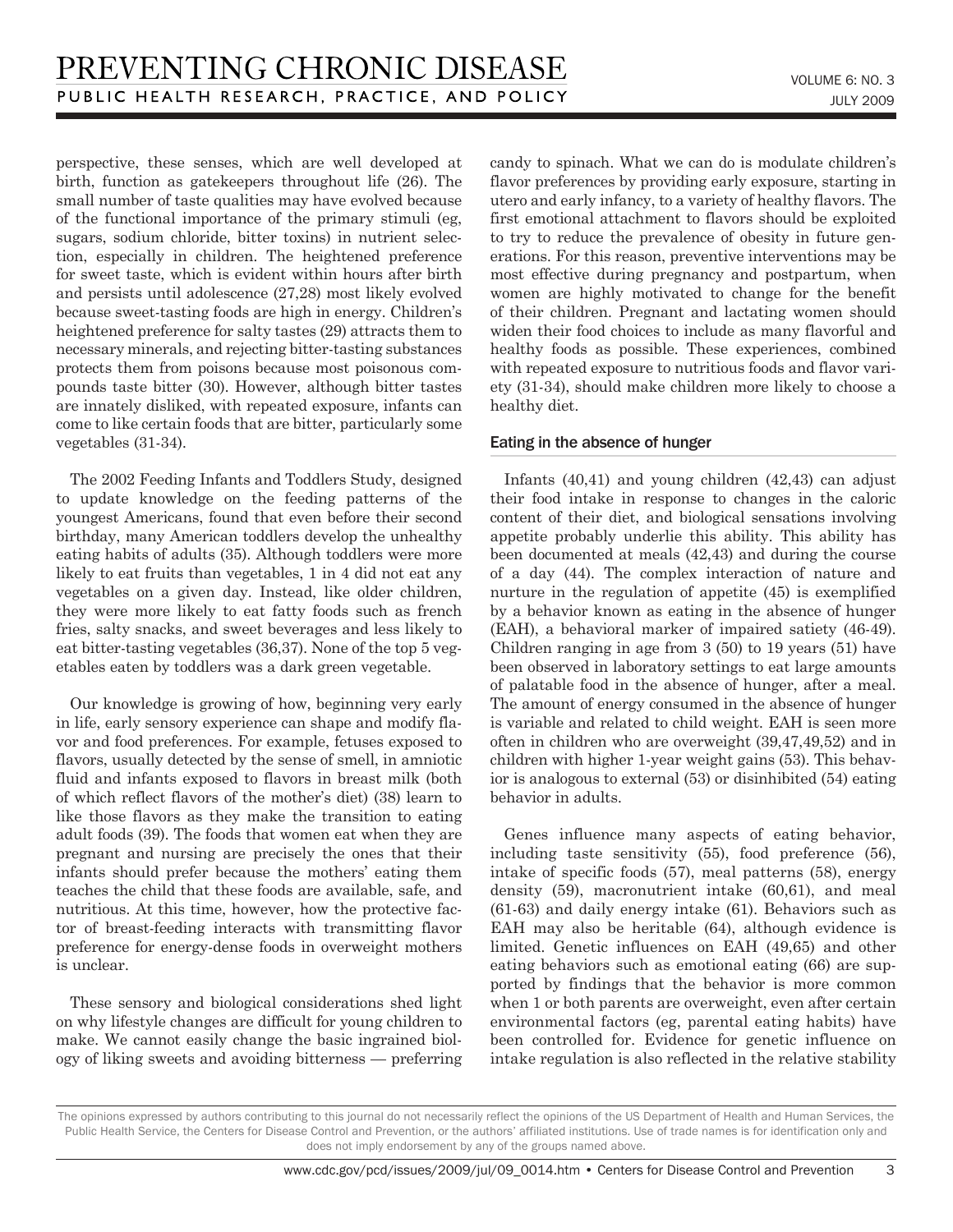of behaviors like EAH within people during 2- to 6-year periods in childhood (47,67).

The biological underpinnings of EAH and other appetiterelated behaviors are not well understood. EAH in children is associated with higher fasting insulin and leptin levels (64), 2 hormones that regulate appetite and body weight (68). Satiety responsiveness, a separate dimension of child intake regulation, has recently been linked to variations in the *FTO* gene (69), which confers obesity risk and is highly expressed in the hypothalamus, a center of appetite regulation in the brain.

Similar to other aspects of appetite regulation (70,71), EAH appears to become more problematic throughout childhood (45,72). Though the causes are not known, socioenvironmental influences contribute to developmental shifts in intake regulation by overriding biologically based cues of hunger and satiety. Factors that modify intake regulation include the types and amounts of food to which children are exposed, social modeling of eating behaviors, and child feeding styles and practices (73). For instance, experimental research has demonstrated social modeling influences on both the types (74) and amounts of food eaten by young children (75-77). Studies of EAH among girls have shown positive associations with mothers' but not fathers' disinhibited eating (52,65).

EAH has also been associated with restrictive feeding practices, although not consistently. Restricting children's access to a preferred food has been associated with higher levels of EAH in girls aged 3 to 5 years (49,78) and in non-Hispanic white girls aged 5 to 9 years (47,72,79). Laboratory studies of preschool-aged children have also demonstrated that restrictions placed on children's access to palatable, energy-dense foods can lead to increased food intake when restrictions are lifted and food becomes available (80,81). Other studies, however, found no link between feeding restriction and EAH (54). In many ways, inconsistencies in the literature on EAH parallel those observed in the general literature on child feeding, which may reflect the early stage of the work in the field. Knowledge of child feeding has largely evolved from laboratory studies that address cause and effect but provide limited insight on the usual environments and social interactions surrounding children's behavior. The approach parents take to feeding their children reflects their goals for their children's eating and health, and these goals are influenced by culture and socioeconomic status (82). To some extent, the effect of child feeding practices on children's health requires careful consideration of context.

## Middle Childhood

Another critical period for the development of obesity is during middle childhood. BMI tends to decrease during early childhood and then, typically between the ages of 6 and 8, begins to rise again (adiposity rebound). Excessive rebound and early rebound (before age 5) are related to higher BMI in adulthood (83). An early rebound may reflect the child's taking more control of intake, exposure to gestational diabetes, or early maturation (84).

Children's patterns of weight gain vary by sex and age (85), and during stages of rapid growth, caloric requirements increase. These stages are opportunities for interventions to prevent obesity by controlling caloric intake and increasing energy expenditure. In addition, because the prevalence of obesity increases among children after puberty, as the age of sexual maturity decreases in the population (86) obesity will probably become more prevalent among elementary school students.

Children of school age are highly susceptible to environmental stimuli such as marketing and food availability. Studies suggest that children who are exposed to food advertisements eat more. Several studies of advertising on children's television programs found that the foods promoted increased the risk of becoming obese. In 1 study, at least half of food advertisements during children's television programming were for energy-dense, low-nutrient foods such as cereal, candy, snacks, soda, and fast food (87). Not only do such advertisements promote eating, but eating while watching television also often leads to overeating because children do not notice how much they are eating (88). A recent study showed that for each hour of television watched, children consumed an extra 167 kcal/d (89). This susceptibility is mainly because decision making, critical thinking, and abstract thinking are underdeveloped in childhood. For example, children in Piaget's preoperational stage of cognitive development (ages 2-7) are characterized by illogical and egocentric thought, while children in the concrete operational stage (ages 7-11) cannot think abstractly, reason logically, or make inferences based on available information (90). Exposure to advertisements would decrease by restricting food advertisements that target children, especially during

The opinions expressed by authors contributing to this journal do not necessarily reflect the opinions of the US Department of Health and Human Services, the Public Health Service, the Centers for Disease Control and Prevention, or the authors' affiliated institutions. Use of trade names is for identification only and does not imply endorsement by any of the groups named above.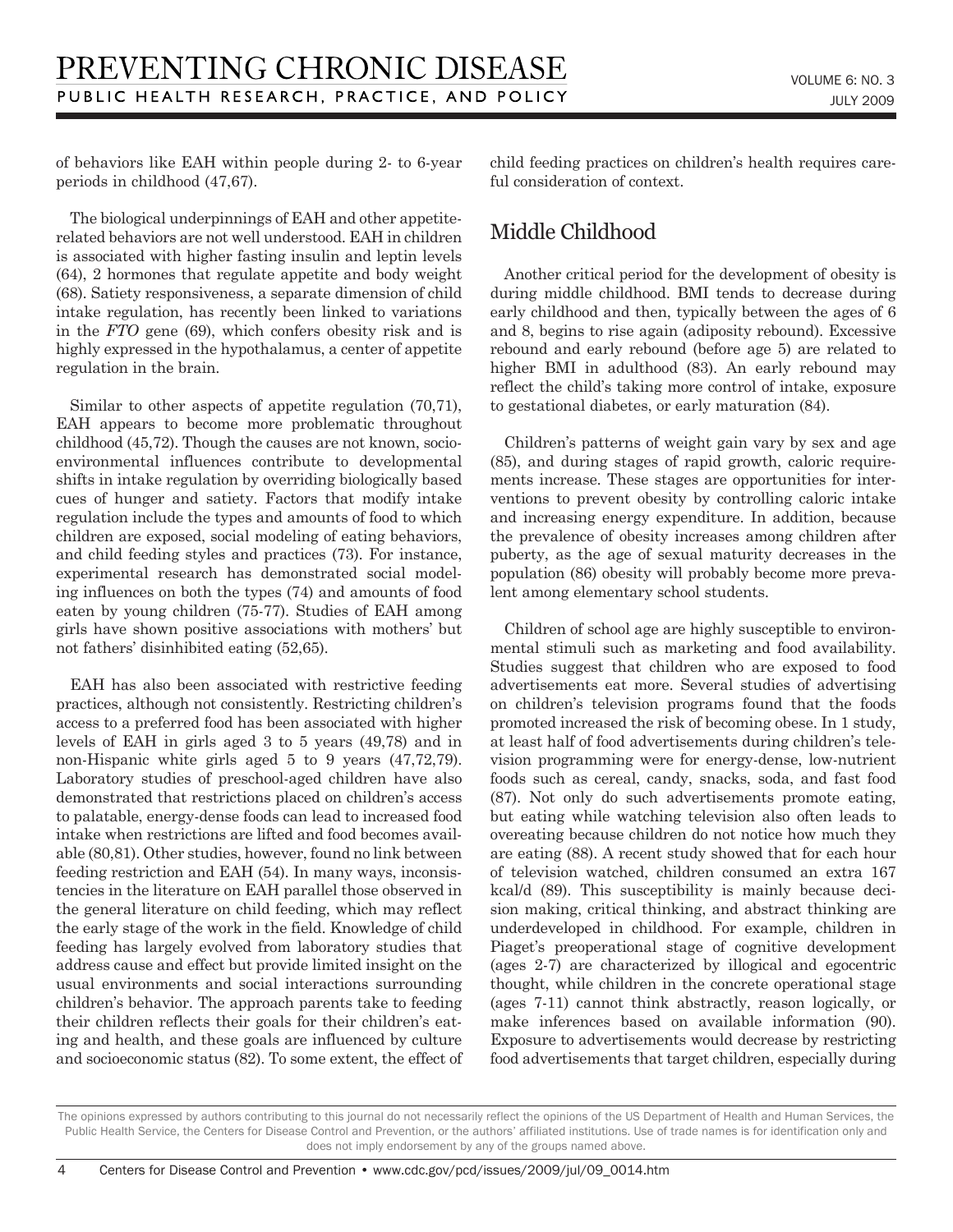times, such as Saturday mornings, when many children are watching television (87).

The school environment is an opportunity for study and intervention in children's health behaviors because multiple factors can influence obesity in this context. For example, the Coordinated School Health Program model from the Centers for Disease Control and Prevention proposes a multilevel approach in which 8 different school components (eg, health education, nutrition services, healthy school environment, family and community involvement) interact to influence student health (91).

Few studies of school eating patterns have focused on kindergarten and early elementary years, but in third grade, school lunch choices begin to influence children's overall diets (92). Schools' food policies affect student BMI; in 1 study, as the number of school food policies increased, students' mean BMI decreased (93).

The US educational system has typically fallen short in considering health a priority for academic emphasis or outcomes. Health outcomes must be included in the educational agenda and become part of school accountability to obtain support and funding for health-based policies and interventions, such as physical education, comprehensive health education, or BMI monitoring. A survey of the 100 largest school districts in 2006 found that, among the local wellness policies implemented, 99% dealt with nutrition standards of school meals, 97% required nutrition education for at least some grades, and 65% set standards for when teachers can use food to reward children for good behavior or academic accomplishments (94). School programs intended to alleviate the obesity crisis need funding, partnerships, and evaluation. In 2007, the Registered Nurses' Association of Ontario set forth school policies that would prevent childhood obesity; these policies included promoting physical education classes for all students, requiring physical education specialists to be involved in physical education classes, selling healthy foods in cafeterias and vending machines, and promoting walking or biking to and from school (95).

## Adolescence

In addition to developmental risks carried from earlier life, by adolescence the cumulative effects of social disadvantage on obesity become apparent. Analysis of data from the National Longitudinal Survey of Youth Child-Mother File found that having an unmarried mother increased the risk for adolescent overweight. Education and current income were not significantly associated with adolescent overweight, and lifetime income was only marginally significant (21).

The Growing Up Today Study found that subjective social status in the school environment predicted BMI in adolescent girls (96). Girls who ranked themselves at the low end of school social status were 69% more likely to have a BMI 2 kg/ $m^2$  higher than that of girls of higher subjective social status. The authors concluded that higher subjective social standing in school might protect against weight gain in adolescent girls. The feedback loop in which low self-esteem increases the risk of overweight and overweight contributes to low self-esteem could be a critical point of intervention.

An analysis of data from 12,067 people in the Framingham Heart Study revealed an association between people's weight gain and weight gain in their social networks (97). Rather than occurring randomly throughout social networks, people with BMI  $\geq$ 30 kg/m<sup>2</sup> were clustered in the 32-year data set. This finding was not explained solely by social ties between people who were already obese. The chance of becoming obese during a given period increased with development of obesity in a friend (57% increase), a sibling (40% increase), or a spouse (37% increase). The effect was stronger between same-sex friends and siblings. This association did not extend to neighbors, nor was it associated with changes in smoking behavior. A more recent study examined the peer effects on adolescent BMI by using the National Longitudinal Study of Adolescent Health (98). This study found an effect of social networks on obesity in adolescents, and the effect was more pronounced among girls and heavier adolescents. Social networks seem to play a role in the spread of obesity in both adults and adolescents. Therefore, programs that target peer norms may be effective in preventing overweight in adolescents.

Cognitive development during adolescence should also be considered. Although the developmental stage of formal operational thought enables skills such as enhanced problem solving, decision making, and abstract reasoning (90), the underdeveloped prefrontal cortex (99) still leaves adolescents at risk for behaviors that may increase the risk of obesity. For example, adolescents tend to be prone

The opinions expressed by authors contributing to this journal do not necessarily reflect the opinions of the US Department of Health and Human Services, the Public Health Service, the Centers for Disease Control and Prevention, or the authors' affiliated institutions. Use of trade names is for identification only and does not imply endorsement by any of the groups named above.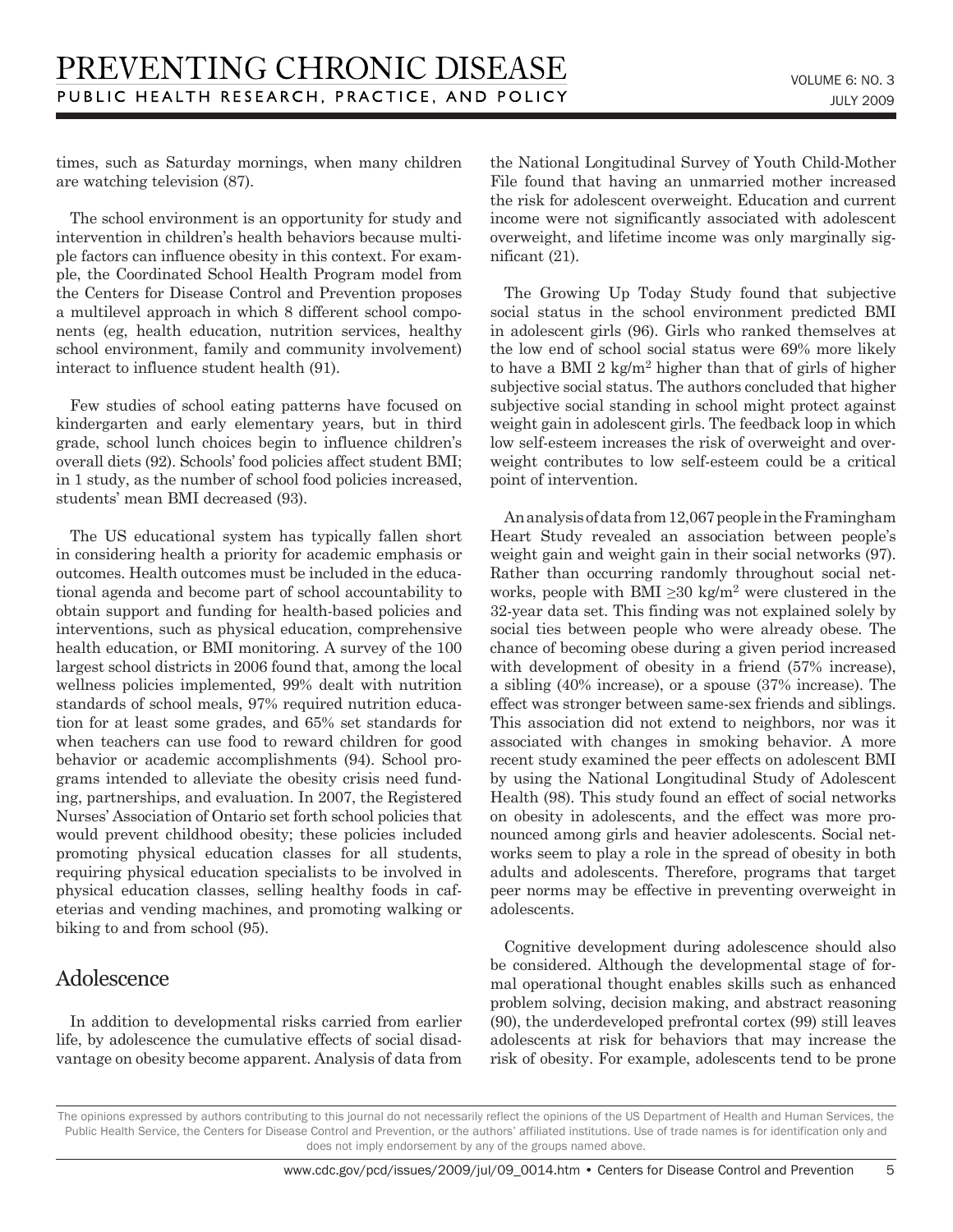to impulsivity and the fallacy of invincibility and to have problems considering long-term consequences of their behavior. These factors can contribute to poor judgment when it comes to food selection and other health-related behaviors.

## **Conclusions**

Traditional interventions for child and adolescent obesity often focus on the individual child, with or without family involvement, and include education, modification of diet, and increases in physical activity. Cognitive behavioral strategies are often used to help children make better decisions, solve problems, and monitor their own progress. A recent movement suggests minimizing screen time for youth because television, computers, and video games contribute to sedentary behavior. However, few obesity interventions show clinically or statistically significant weight loss beyond the intervention period (100), which suggests that new and more comprehensive interventions are needed.

To counteract the growing incidence of obesity, interventions must adopt an approach that grasps the interplay of economic, social, behavioral, biomedical, and environmental influences. Such an approach would have to encompass emerging knowledge about how obesity is the consequence of complex factors acting at many stages throughout a person's lifetime. The challenge of intervening in the obesity epidemic becomes even more daunting with the realization that, in children and adolescents, these influences must be considered separately at each stage of development.

This overview of the developmental influences on childhood overweight and obesity suggests opportunities for intervention. To combat prenatal influences on child obesity, pregnant women should be strongly discouraged from smoking and encouraged to consume a diet low in fat with adequate protein. Additionally, breast-feeding may decrease the risk of overweight, particularly in children born to overweight mothers. Because women are more motivated to change behaviors during pregnancy and immediately postpartum, these intervals can be targeted to shape eating patterns of both mother and child.

Interventions to prevent child and adolescent obesity should focus on multiple settings, including the home and school. Further research should investigate variables in family relationships, the home, and the extended environment that influence eating. Schools can intervene by offering healthy food choices in their breakfast and lunch programs and vending machines. Empowering families and schools and giving them resources to engage in obesity prevention efforts and to provide environments that support healthy behaviors are critical issues that governments and social institutions need to address.

## Author Information

Corresponding Author: Terry T. Huang, PhD, MPH, Eunice Kennedy Shriver National Institute of Child Health and Human Development, 6100 Executive Blvd, 4B11, Bethesda, MD 20892-7510. Telephone: 301-594- 1846. E-mail: huangter@mail.nih.gov.

Author Affiliations: Layla Esposito, Eunice Kennedy Shriver National Institute of Child Health and Human Development, Bethesda, Maryland; Jennifer O. Fisher, Temple University, Philadelphia, Pennsylvania; Julie A. Mennella, Monell Chemical Senses Center, Philadelphia, Pennsylvania; Deanna M. Hoelscher, University of Texas School of Public Health, Houston, Texas.

## References

- 1. Oken E, Gillman MW. Fetal origins of obesity. Obes Res 2003;11(4):496-506.
- 2. Barker DJ, Eriksson JG, Forsen T, Osmond C. Fetal origins of adult disease: strength of effects and biological basis. Int J Epidemiol 2002;31:1235-9.
- 3. Huang TT, Glass T. Transforming research strategies for understanding and preventing obesity. JAMA 2008;300(15):1811-3.
- 4. Glass TA, McAtt MJ. Behavioral science at the crossroads in public health: extending horizons, envisioning the future. Soc Sci Med 2006;62(7):1650-71.
- 5. Huang TT, Drewnowski A, Kumanyika SK, Glass TA. A systems-oriented framework for tackling obesity in the 21st century. Prev Chronic Dis 2009;6(3). http:// www.cdc.gov/pcd/issues/2009/jul/09\_0013.htm.
- 6. Drake AJ, Walker BR, Seckl JR. Intergenerational consequences of fetal programming by in utero exposure to glucocorticoids in rats. Am J Physiol Regul Integr Comp Physiol 2005;288:R34-8.
- 7. McMillen IC, Robinson JS. Developmental origins of

The opinions expressed by authors contributing to this journal do not necessarily reflect the opinions of the US Department of Health and Human Services, the Public Health Service, the Centers for Disease Control and Prevention, or the authors' affiliated institutions. Use of trade names is for identification only and does not imply endorsement by any of the groups named above.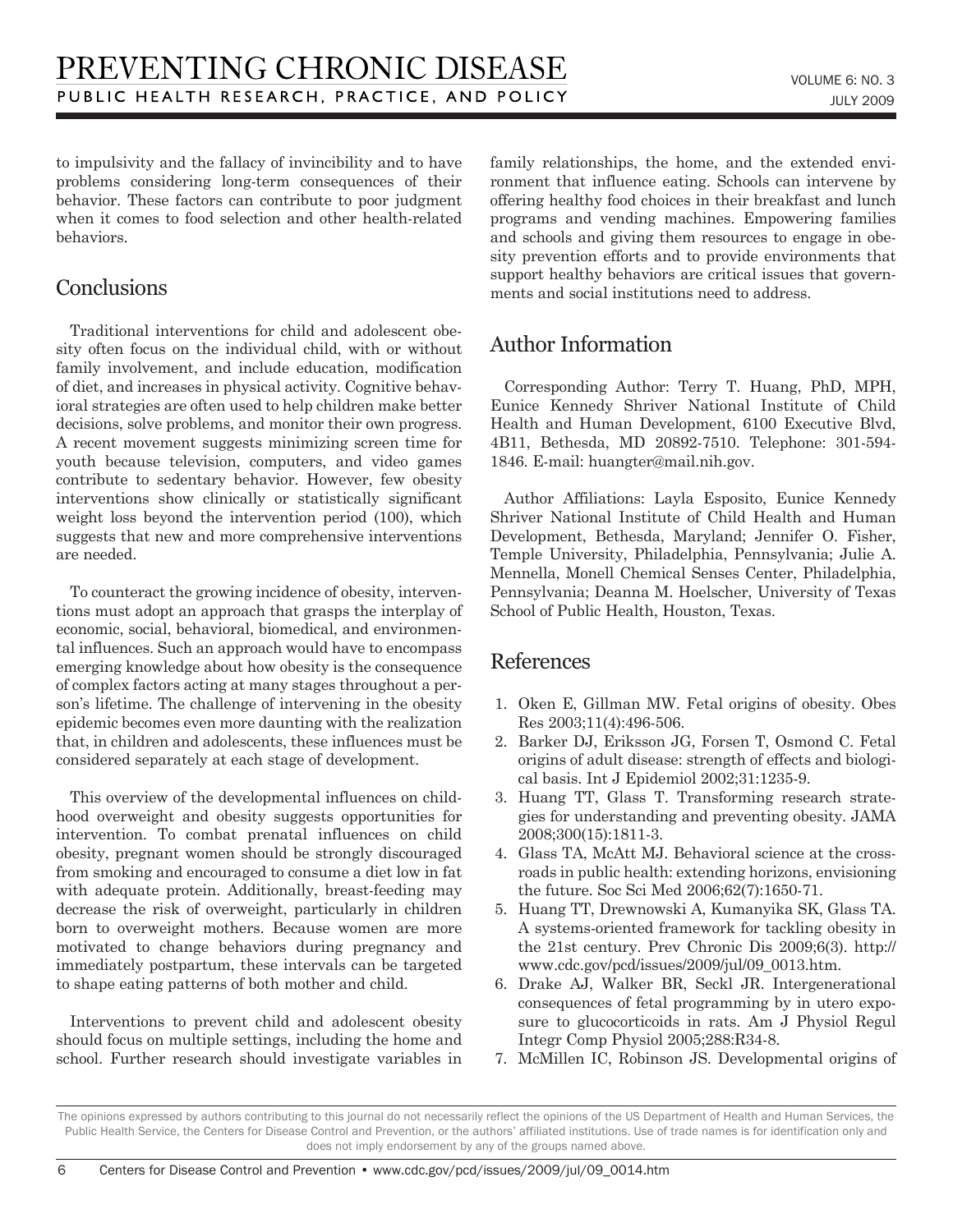the metabolic syndrome: prediction, plasticity, and programming. Physiol Rev 2005;85(2):571-633.

- 8. Langley SC, Jackson AA. Increased systolic blood pressure in adult rats induced by fetal exposure to maternal low protein diets. Clin Sci (Lond) 1994;86(2):217- 22.
- 9. Brawley L, Itoh S, Torrens C, Barker A, Bertram C, Hanson P, et al. Dietary protein restriction in pregnancy induces hypertension and vascular defects in rat male offspring. Pediatr Res 2003;54(1):83-90.
- 10. Berney DM, Desai M, Palmer DJ, Greenwald S, Brown A, Hales CN, et al. The effects of maternal protein deprivation on the fetal rat pancreas: major structural changes and their recuperation. J Pathol 1997;183(1):109-15.
- 11. Langley SC, Browne RF, Jackson AA. Altered glucose tolerance in rats exposed to maternal low protein diets in utero. Comp Biochem Physiol Physiol 1994;109(2):223-9.
- 12. Burns SP, Desai M, Cohen RD, Hales CN, Iles RA, Germain JP, et al. Gluconeogenesis, glucose handling, and structural changes in livers of the adult offspring of rats partially deprived of protein during pregnancy and lactation. J Clin Invest 1997;100(7):1768-74.
- 13. Sparre T, Reusens B, Cherif H, Larsen MR, Roepstorff P, Fey SJ, et al. Intrauterine programming of fetal islet gene expression in rats — effects of maternal protein restriction during gestation revealed by proteome analysis. Diabetologia 2003;46(11):1497-511.
- 14. Godfrey K, Robinson S, Barker DJ, Osmond C, Cox V. Maternal nutrition in early and late pregnancy in relation to placental and fetal growth. BMJ 1996;312(7028):410-4.
- 15. Khan IY, Dekou V, Douglas G, Jensen R, Hanson MA, Poston L, et al. A high-fat diet during rat pregnancy or suckling induces cardiovascular dysfunction in adult offspring. Am J Physiol Regul Integr Comp Physiol 2005;288:R127-33.
- 16. Dubois L, Girard M. Early determinants of overweight at 4.5 years in a population-based longitudinal study. Int J Obes (Lond) 2006;30:610-7.
- 17. Oken E, Levitan EB, Gilman MW. Maternal smoking during pregnancy and child overweight: systematic review and meta-analysis. Int J Obes (Lond) 2008;32:201-10.
- 18. Power C, Jefferis BJ. Fetal environment and subsequent obesity: a study of maternal smoking. Int J Epidemiol 2002;31(2):413-9.
- 19. Jaddoe VW, de Ridder MA, van den Elzen AP, Hofman

A, Uiterwaal CS, Witteman JC. Maternal smoking in pregnancy is associated with cholesterol development in the offspring: a 27-year follow-up study. Atherosclerosis 2008;196(1):42-8.

- 20. Toschke AM, Koletzko B, Slikker W Jr, Hermann M, von Kries R. Childhood obesity is associated with maternal smoking in pregnancy. Eur J Pediatr 2002;161(8):445-8.
- 21. Salsberry PJ, Reagan PB. Taking the long view: the prenatal environment and early adolescent overweight. Res Nurs Health 2007;30(3):297-307.
- 22. Salsberry PJ, Reagan PB. Dynamics of early childhood overweight. Pediatrics 2005;116(6):1329-38.
- 23. Resnicow K, Davis-Hearn M, Smith M, Baranowski T, Lin LS, Baranowski J, et al. Social-cognitive predictors of fruit and vegetable intake in children. Health Psychol 1997;16:272-6.
- 24. Berridge K, Kringelbach ML. Affective neuroscience of pleasure: reward in humans and animals. Psychopharmacology 2008;199:457-80.
- 25. Mennella JA, Pepino MY, Reed DR. Genetic and environmental determinants of bitter perception and sweet preferences. Pediatrics 2005;115(2):e216-22.
- 26. Ganchrow JR, Mennella JA. The ontogeny of human flavor perception. In: Doty RL, editor. Handbook of olfaction and gestation. 2nd edition. New York (NY): Marcel Dekker, Inc; 2003. p. 823-46.
- 27. Maller O, Turner RE. Taste in acceptance of sugars by human infants. J Comp Physiol Psychol 1973;84:496- 501.
- 28. Desor JA, Beauchamp GK. Longitudinal changes in sweet preferences in humans. Physiol Behav 1987;39:639-41.
- 29. Beauchamp GK, Cowart BJ, Moran M. Developmental changes in salt acceptability in human infants. Dev Psychobiol 1986;19:17-25.
- 30. Glendinning JI. Is the bitter rejection response always adaptive? Physiol Behav 1994;56:1217-27.
- 31. Forestell CA, Mennella JA. Early determinants of fruit and vegetable acceptance. Pediatrics 2007;120:1247- 54.
- 32. Gerrish CJ, Mennella JA. Flavor variety enhances food acceptance in formula-fed infants. Am J Clin Nutr 2001;73:1080-5.
- 33. Mennella JA, Nicklaus S, Jagolina AL, Yourshaw LM. Variety is the spice of life: strategies for promoting fruit and vegetable acceptance during infancy. Physiol Behav 2008;94:29-38.
- 34. Sullivan SA, Birch LL. Infant dietary experience and

The opinions expressed by authors contributing to this journal do not necessarily reflect the opinions of the US Department of Health and Human Services, the Public Health Service, the Centers for Disease Control and Prevention, or the authors' affiliated institutions. Use of trade names is for identification only and does not imply endorsement by any of the groups named above.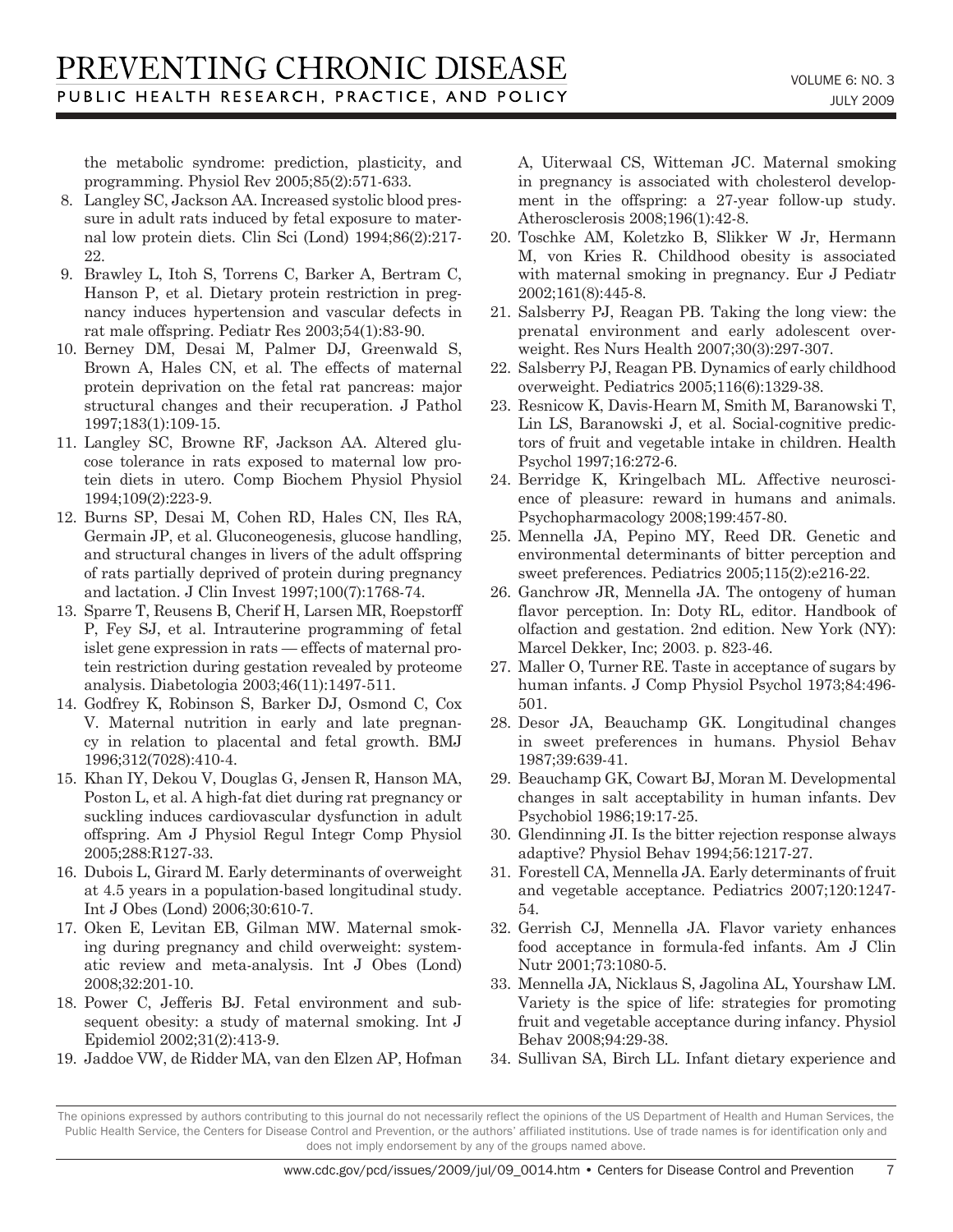acceptance of solid foods. Pediatrics 1994;93:271-7.

- 35. Ziegler P, Briefel R, Clusen N, Devaney B. Feeding Infants and Toddlers Study (FITS): development of the FITS survey in comparison to other dietary survey methods. J Am Diet Assoc 2006;106(1 Suppl 1):S12- 27.
- 36. Mennella JA, Kennedy JM, Beauchamp GK. Vegetable acceptance by infants: effects of formula flavors. Early Hum Dev 2006;82(7):463-8.
- 37. Fox MK, Pac S, Devaney B, Jankowski L. Feeding Infants and Toddlers Study: what foods are infants and toddlers eating? J Am Diet Assoc 2004;104(Suppl 1):S22-30.
- 38. Mennella JA, Griffin CE, Beauchamp GK. Flavor programming during infancy. Pediatrics 2004;113(4):840- 5.
- 39. Mennella JA, Jagnow CP, Beauchamp GK. Prenatal and postnatal flavor learning by human infants. Pediatrics 2001;107(6):E88.
- 40. Fomon SJ, Filer LJ Jr, Thomas LN, Rogers RR, Proksch AM. Relationship between formula concentration and rate of growth of normal infants. J Nutr 1969;98(2):241-54.
- 41. Fomon SJ, Filmer LJ Jr, Thomas LN, Anderson TA, Nelson SE. Influence of formula concentration on caloric intake and growth of normal infants. Acta Paediatr Scand 1975;64(2):172-81.
- 42. Birch LL, Deysher M. Conditioned and unconditioned caloric compensation: evidence for selfregulation of food intake by young children. Learn Motiv 1985;16:341-55.
- 43. Birch LL, Deysher M. Caloric compensation and sensory specific satiety: evidence for self-regulation of food intake by young children. Appetite 1986;7(4):323-31.
- 44. Birch LL, Johnson SL, Jones MB, Peters JC. Effects of a nonenergy fat substitute on children's energy and macronutrient intake. Am J Clin Nutr 1993;58(3):326- 33.
- 45. Blundell JE, Lawton CL, Cotton JR, Macdiarmid JI. Control of human appetite: implications for the intake of dietary fat. Annu Rev Nutr 1996;16:285-319.
- 46. Hill C, Llewellyn CH, Saxton J, Webber L, Semmler C, Carnell S, et al. Adiposity and "eating in the absence of hunger" in children. Int J Obes (Lond) 2008;32(10):1499-505.
- 47. Fisher JO, Birch LL. Eating in the absence of hunger and overweight in girls from 5 to 7 y of age. Am J Clin Nutr 2002;76(1):226-31.
- 48. Fisher JO, Butte NF, Jaramillo S. Eating in the

absence of hunger as a behavioral phenotype of overweight Hispanic children. Obes Res 2003;11:A97.

- 49. Faith MS, Berkowitz RI, Stallings VA, Kerns J, Storey M, Stunkard AJ. Eating in the absence of hunger: a genetic marker for childhood obesity in prepubertal boys? Obesity (Silver Spring) 2006;14(1):131-8.
- 50. Cutting TM, Fisher JO, Grimm-Thomas K, Birch LL. Like mother, like daughter: familial patterns of overweight are mediated by mothers' dietary disinhibition. Am J Clin Nutr 1999;69(4):608-13.
- 51. Butte NF, Cai G, Cole SA, Wilson T, Fisher J, Zakeri I, et al. Metabolic and behavioral predictors of weight gain in Hispanic children: the Viva la Familia Study. Am J Clin Nutr 2007;85(6):1478-85.
- 52. Moens E, Braet C. Predictors of disinhibited eating in children with and without overweight. Behav Res Ther 2007;45(6):1357-68.
- 53. Van Strien T, Fritjers JER, Bergers GPA, Defares PB. The Dutch Eating Behavior Questionnaire (DEBQ) for assessment of restrained, emotional, and external behavior. Int J Eat Disord 1986;5(2):295-315.
- 54. Stunkard AJ, Messick S. The 3-factor eating questionnaire to measure dietary restraint, disinhibition and hunger. J Psychosom Res 1985;29(1):71-83.
- 55. Mennella JA, Pepino MY, Reed DR. Genetic and environmental determinants of bitter perception and sweet preferences. Pediatrics 2005;115:e216-22.
- 56. Falciglia GA, Norton PA. Evidence for a genetic influence on preference for some foods. J Am Diet Assoc 1994;94(2):154-8.
- 57. de Castro JM. A twin study of genetic and environmental influences on the intake of fluids and beverages. Physiol Behav 1993;54(4):677-87.
- 58. Keski-Rahkonen A, Viken RJ, Kaprio J, Rissanen A, Rose RJ. Genetic and environmental factors in breakfast eating patterns. Behav Genet 2004;34(5):503-14.
- 59. de Castro JM. Heredity influences the dietary energy density of free-living humans. Physiol Behav 2006;87(1):192-8.
- 60. Wade J, Milner J, Krondl M. Evidence for a physiological regulation of food selection and nutrient intake in twins. Am J Clin Nutr 1981;34(2):143-7.
- 61. de Castro JM. Independence of genetic influences on body size, daily intake, and meal patterns of humans. Physiol Behav 1993;54(4):633-9.
- 62. Faith MS, Rha SS, Neale MC, Allison DB. Evidence for genetic influences on human energy intake: results from a twin study using measured observations. Behav Genet 1999;29(3):145-54.

The opinions expressed by authors contributing to this journal do not necessarily reflect the opinions of the US Department of Health and Human Services, the Public Health Service, the Centers for Disease Control and Prevention, or the authors' affiliated institutions. Use of trade names is for identification only and does not imply endorsement by any of the groups named above.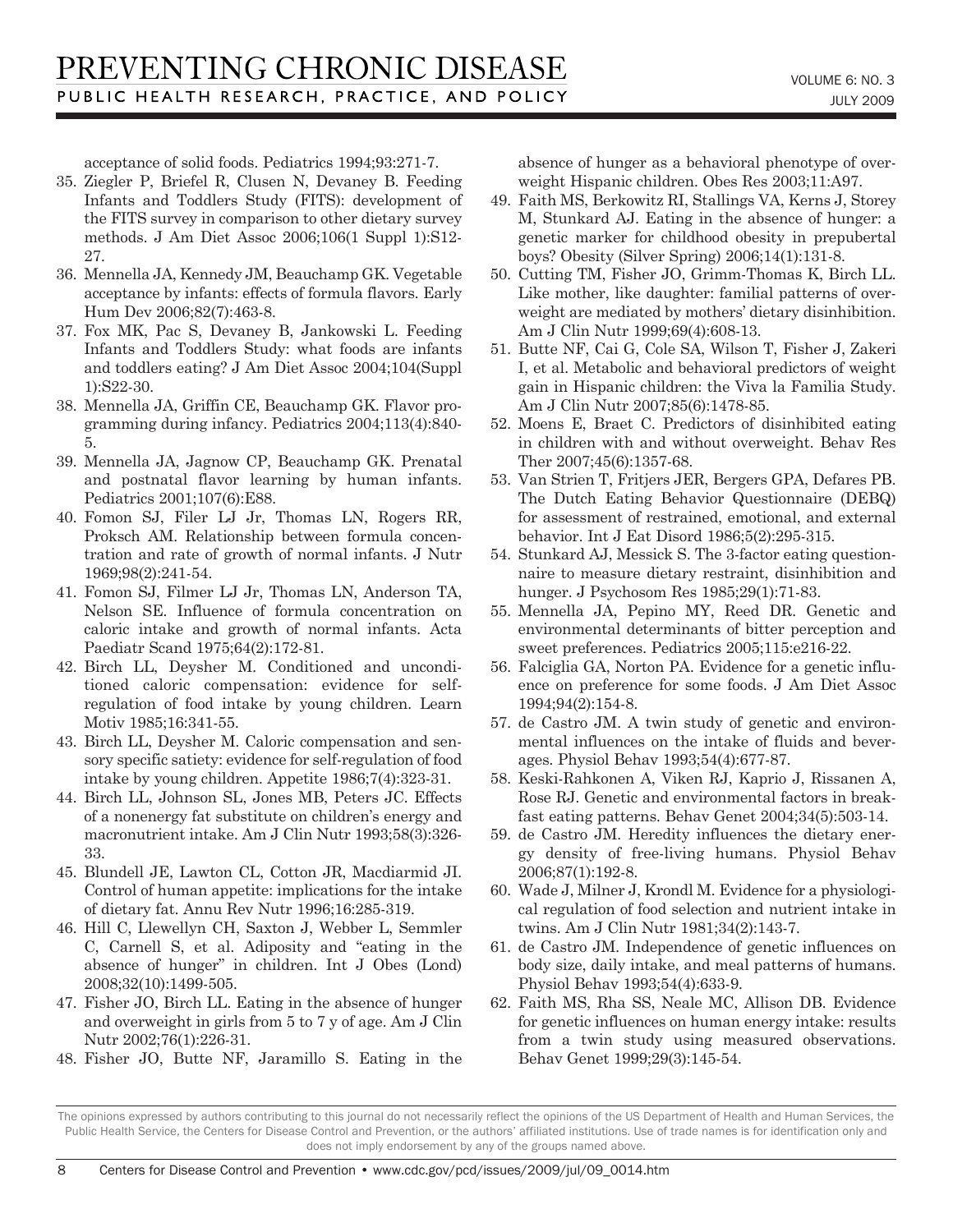- 63. Faith MS, Keller KL, Johnson SL, Pietrobelli A, Matz P, Must S, et al. Familial aggregation of energy intake in children. Am J Clin Nutr 2004;79(5):844-50.
- 64. Fisher JO, Cai G, Jaramillo SJ, Cole SA, Comuzzie AG, Butte NF. Heritability of hyperphagic eating behavior and appetite-related hormones among Hispanic children. Obesity 2007;15(6):1484-95.
- 65. Francis LA, Ventura AK, Marini M, Birch LL. Parent overweight predicts daughters' increase in BMI and disinhibited overeating from 5 to 13 years. Obesity 2007;15(6):1544-53.
- 66. Jahnke DL, Warschburger PA. Familial transmission of eating behaviors in preschool-aged children. Obesity (Silver Spring) 2008;16(8):1821-5.
- 67. Ashcroft J, Semmler C, Carnell S, van Jaarsveld CH, Wardle J. Continuity and stability of eating behaviour traits in children. Eur J Clin Nutr 2008;62(8):985-90.
- 68. Woods SC, D'Alessio DA. Central control of body weight and appetite. J Clin Endocrinol Metab 2008;93(11 Suppl 1):S37-50.
- 69. Wardle J, Carnell S, Haworth CM, Farooqi IS, O'Rahilly S, Plomin R. Obesity associated genetic variation in FTO is associated with diminished satiety. J Clin Endocrinol Metab 2008;93(9):3640-3.
- 70. Johnson SL, Taylor-Holloway LA. Non-Hispanic white and Hispanic elementary school children's selfregulation of energy intake. Am J Clin Nutr 2006;83(6):1276-82.
- 71. Cecil JE, Palmer CN, Wrieden W, Murrie I, Bolton-Smith C, Watt P, et al. Energy intakes of children after preloads: adjustment, not compensation. Am J Clin Nutr 2005;82(2):302-8.
- 72. Birch LL, Fisher JO, Davison KK. Learning to overeat: maternal use of restrictive feeding practices promotes girls' eating in the absence of hunger. Am J Clin Nutr 2003;78(2):215-20.
- 73. Savage JS, Fisher JO, Birch LL. Parental influence on eating behavior: conception to adolescence. J Law Med Ethics 2007;35(1):22-34.
- 74. Birch LL. Effects of peer models' food choices and eating behaviors on preschoolers' food preferences. Child Dev 1980;51:489-96.
- 75. Lumeng JC, Hillman KH. Eating in larger groups increases food consumption. Arch Dis Child 2007;92(5):384-7.
- 76. Salvy SJ, Coelho JS, Kieffer E, Epstein LH. Effects of social contexts on overweight and normal-weight children's food intake. Physiol Behav 2007;92(5):840-6.
- 77. Salvy SJ, Vartanian LR, Coelho JS, Jarrin D, Pliner PP. The role of familiarity on modeling of eating and food consumption in children. Appetite 2008;50(2- 3):514-8.
- 78. Fisher JO, Birch LL. Restricting access to foods and children's eating. Appetite 1999;32(3):405-19.
- 79. Birch LL, Fisher JO. Mothers' child feeding practices influences daughters' eating and weight. Am J Clin Nutr 2000;71:1054-61.
- 80. Fisher JO, Birch LL. Restricting access to palatable foods affects children's behavioral response, food selection, and intake. Am J Clin Nutr 1999;69:1264-72.
- 81. Jansen E, Mulkens S, Jansen A. Do not eat the red food!: prohibition of snacks leads to their relatively higher consumption in children. Appetite 2007;49(3):572-7.
- 82. LeVine RA. Human parental care: universal goals, cultural strategies, individual behavior. In: Levine RA, Miller PM, West MM, editors. Parental behavior in diverse societies. San Francisco (CA): Jossey-Bass; 1988. p. 3-12.
- 83. Whitaker RC, Pepe MS, Wright, JA, Seidel KD, Dietz W. Early adiposity rebound and the risk of adult obesity. Pediatrics 1998;101(3):E5.
- 84. Dietz WH. Periods of risk in childhood for the development of adult obesity — what do we need to learn? J Nutr 1997;127:1884S-6S.
- 85. Wang Y. Is obesity associated with early sexual maturation? A comparison of the association in American boys versus girls. Pediatrics 2002;110:903-10.
- 86. Himes J. Examining the evidence for recent secular changes in the timing of puberty in US children in light of increases in the prevalence of obesity. Mol Cell Endocrinol 2006;254-255:13-21.
- 87. McGinnis JM, Gottman JA, Kraak VI, editors. Food marketing to children and youth: threat or opportunity? Washington (DC): National Academies Press; 2006.
- 88. French SA, Story M, Jeffery RW. Environmental influences on eating and physical activity. Annu Rev Public Health 2001;22:309-35.
- 89. Wiecha JL, Peterson KE, Ludwig DS, Kim J, Sobol A, Gortmaker SL. When children eat what they watch: impact of television viewing on dietary intake in youth. Arch Pediatr Adolesc Med 2006;160:436-42.
- 90. Piaget J. Piaget's theory. In: Mussen P, editor. Handbook of child psychology. 4th edition. New York (NY): Wiley; 1983. p. 103-28.
- 91. Allensworth DD, Kolbe LJ. The comprehensive school health program: exploring an expanded concept. J Sch

The opinions expressed by authors contributing to this journal do not necessarily reflect the opinions of the US Department of Health and Human Services, the Public Health Service, the Centers for Disease Control and Prevention, or the authors' affiliated institutions. Use of trade names is for identification only and does not imply endorsement by any of the groups named above.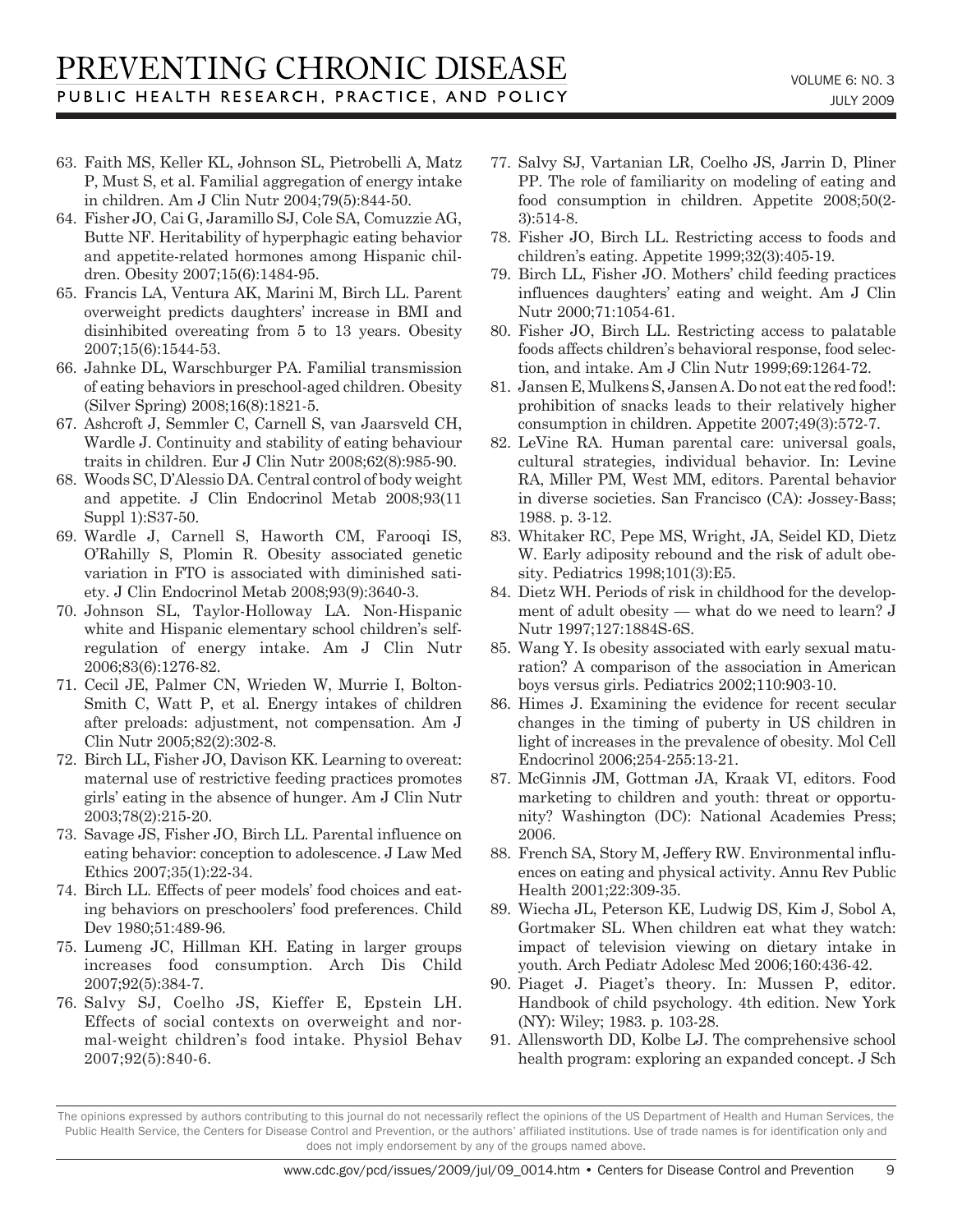Health 1987;57(10):409-12.

- 92. Lytle LA, Stone EJ, Nichaman MZ, Perry CL, Montgomery DH, Nicklas TA, et al. Changes in nutrient intakes of elementary school children following a school-based intervention: results from the CATCH study. Prev Med 1996;25(4):465-77.
- 93. Kubik MY, Lytle LA, Story M. Schoolwide food practices are associated with body mass index in middle school students. Arch Pediatr Adolesc Med 2005;159(12):1111-4.
- 94. Moag-Stahlberg A, Howley N, Luscri L. A national snapshot of local school wellness policies. J Sch Health 2008;78:562-8.
- 95. School Nutrition Association 2006-07 annual report: touching lives through wellness. http://docs.schoolnutrition.org/files/SNAannualRPT07.pdf. Accessed March 25, 2008.
- 96. Lemeshow AR, Fisher L, Goodman E, Kawachi I, Berkey CS, Colditz GA. Subjective social status in the school and change in adiposity in female adolescents:

findings from a prospective cohort study. Arch Pediatr Adolesc Med 2008;162(1):23-8.

- 97. Christakis NA, Fowler JH. The spread of obesity in a large social network over 32 years. N Engl J Med 2007;357(4):370-9.
- 98. Trogdon JG, Nonnemaker J, Pais J. Peer effects in adolescent overweight. J Health Econ 2008;27:1388- 99.
- 99. Thompson PM, Giedd JN, Woods RP, MacDonald D, Evans AC, Toga AW, et al. Growth patterns in the developing brain detected by using continuum mechanical tensor maps. Nature 2000;404(6774):190- 3.
- 100.Summerbell CD, Waters E, Edmunds LD, Kelly S, Brown T, Campbell KJ. Interventions for preventing obesity in children. Cochrane Database Syst Rev 2005;(3): CD001871.

## Table

Table. Risk Factors for Obesity in Childhood and Adolescence

| Variable                         | <b>Gestation</b>                                                                                                                                                                                          | <b>Early Childhood (Birth)</b><br>Through Age 5 y)                                                                                                                                                                                                                                                                                                                              | Middle Childhood (Ages 6-12 y)                                          | Adolescence (Ages 13-18 y)                                                                                           |
|----------------------------------|-----------------------------------------------------------------------------------------------------------------------------------------------------------------------------------------------------------|---------------------------------------------------------------------------------------------------------------------------------------------------------------------------------------------------------------------------------------------------------------------------------------------------------------------------------------------------------------------------------|-------------------------------------------------------------------------|----------------------------------------------------------------------------------------------------------------------|
| <b>Biological</b><br>development | • Risk for metabolic syn-<br>drome increases with expo-<br>sure to glucocorticoids,<br>protein restriction, mater-<br>nal diet and obesity<br>• Exposure to food flavor in<br>utero<br>• Maternal smoking | • Heightened preferences for<br>sweet, salts, fats; rejection<br>of bitter<br>• Heightened sense of smell<br>• Variation in taste receptor<br>genes<br>• Breast-feeding, exposure to<br>food flavor in breast milk<br>• Low birth weight and BMI<br>rebound<br>• Weaning process<br>• Portion size and meal timing<br>• Conditioned food preferenc-<br>es, associative learning | • Adiposity rebound<br>• Conditioned food preferences<br>• Portion size | • Change in composition of body<br>mass (fat and nonfat tissue)<br>• Change in distribution of fat<br>• Portion size |

Abbreviations: BMI, body mass index; NA, not applicable.

(Continued on next page)

The opinions expressed by authors contributing to this journal do not necessarily reflect the opinions of the US Department of Health and Human Services, the Public Health Service, the Centers for Disease Control and Prevention, or the authors' affiliated institutions. Use of trade names is for identification only and does not imply endorsement by any of the groups named above.